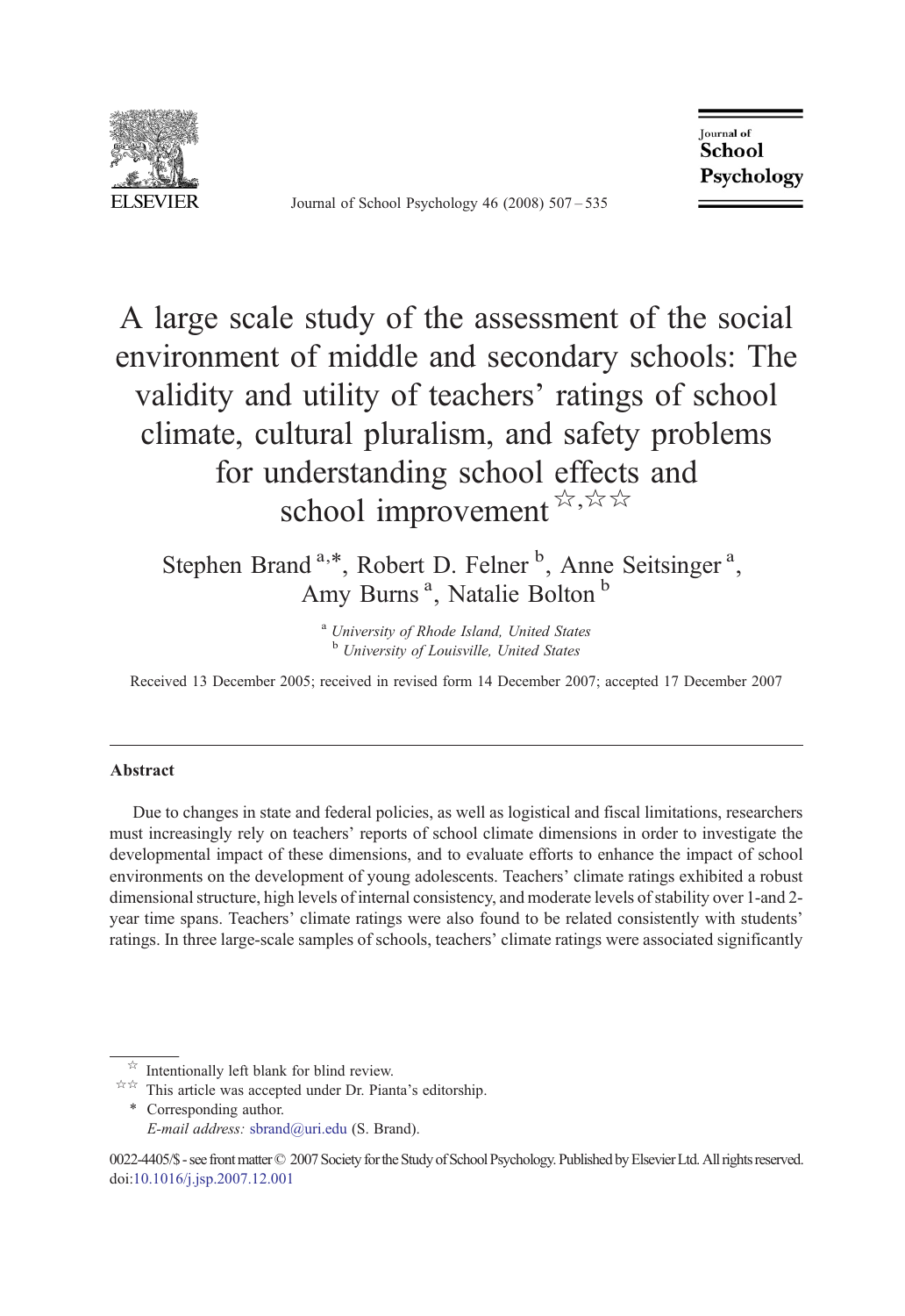and consistently with students' performance on standardized tests of academic achievement, and with indexes of their academic, behavioral, and socio-emotional adjustment.

© 2007 Society for the Study of School Psychology. Published by Elsevier Ltd. All rights reserved.

Keywords: School climate; School reform; Academic achievement; Behavior problems; Early adolescence; Middle schools

The developmental ecology of schools has a marked impact on the academic achievement and adjustment of students (Felner  $\&$  Felner, 1989). A wide array of aspects of the what [Moos \(1979\)](#page--1-0) has called the "human milieus" or defining features of the social environments of these contexts may contribute to student growth and development including their characteristics as "behavior settings" ([Barker, 1978](#page--1-0)) the levels of social support and connection/ belonging that students experience [\(Shaps, 2003](#page--1-0)) and the organizational structure of the setting. Although many of these contribute strongly to the adaptation and performance of students, one of those elements of the school context that has appears to have particular import for student adaptation is students' own reports of their experiences of the contexts' social climate [\(Brand, Felner, Shim, Seitsinger, & Dumas, 2003; Fraser, 1985; Trickett &](#page--1-0) [Moos, 1973](#page--1-0)).

Over more than 3 decades, studies of students' reports of their experience of the social climate of classrooms and schools have yielded consistent results relating both to the defining core dimensions of student experience that appear to be particularly salient to student adaptation, as well with regard to the broad range of cognitive, social, and behavioral impacts to which these student reports of experiences relate. Illustratively, an enduring issue in the measurement of educational climate concerns the nature of the underlying dimensional structure of students' experiences of the social environment. Illustratively, [Moos \(1979\)](#page--1-0) and his colleagues have proposed that there are three overarching dimensions of social climate (i.e., Relationship, Personal Growth, and System Maintenance and Change dimensions), and that these broader dimensions are comprised of more directly observable and measurable sub-dimensions. [Trickett and Moos \(1973\)](#page--1-0) developed the Classroom Environment Scale (CES) in an effort to create apply this framework to the educational experiences and outcomes of students. Studies of the dimensional structure of this instrument have yielded inconsistent results particularly in the structure of the sub-dimensions and overarching factors [\(Trickett & Quinlan, 1979; Manderscheid, Koenig, & Silbergeld,](#page--1-0) [1977; Nelson, 1984; Schultz, 1979; Walker & Richman, 1984](#page--1-0)). Most recently, building on this prior work as well that of others (e.g., [Eccles & Midgely 1989; Anderman, 2002](#page--1-0)), Brand and colleagues [\(Brand, Felner, Seitsinger, Shim & Dumas, 2003](#page--1-0)) conducted a major exploration and revision of a measure of students' perceptions of the school environment that provides a reliable and more comprehensive assessment of climate dimensions that are related systematically to students' academic, behavioral and socio-emotional adjustment. Building on the work of Moos, Eccles, Midgely, Anderman, Schaps and others, [Brand and](#page--1-0) [colleagues \(2003\)](#page--1-0) developed an Inventory of School Climate for Students (ISC-S) that provided highly reliable scale scores and showed strong construct and predictive validity at the grade and school levels, across dense samples of over 300 middle and secondary schools. In addition to the prior dimensions of school climate explored, this work also incorporated